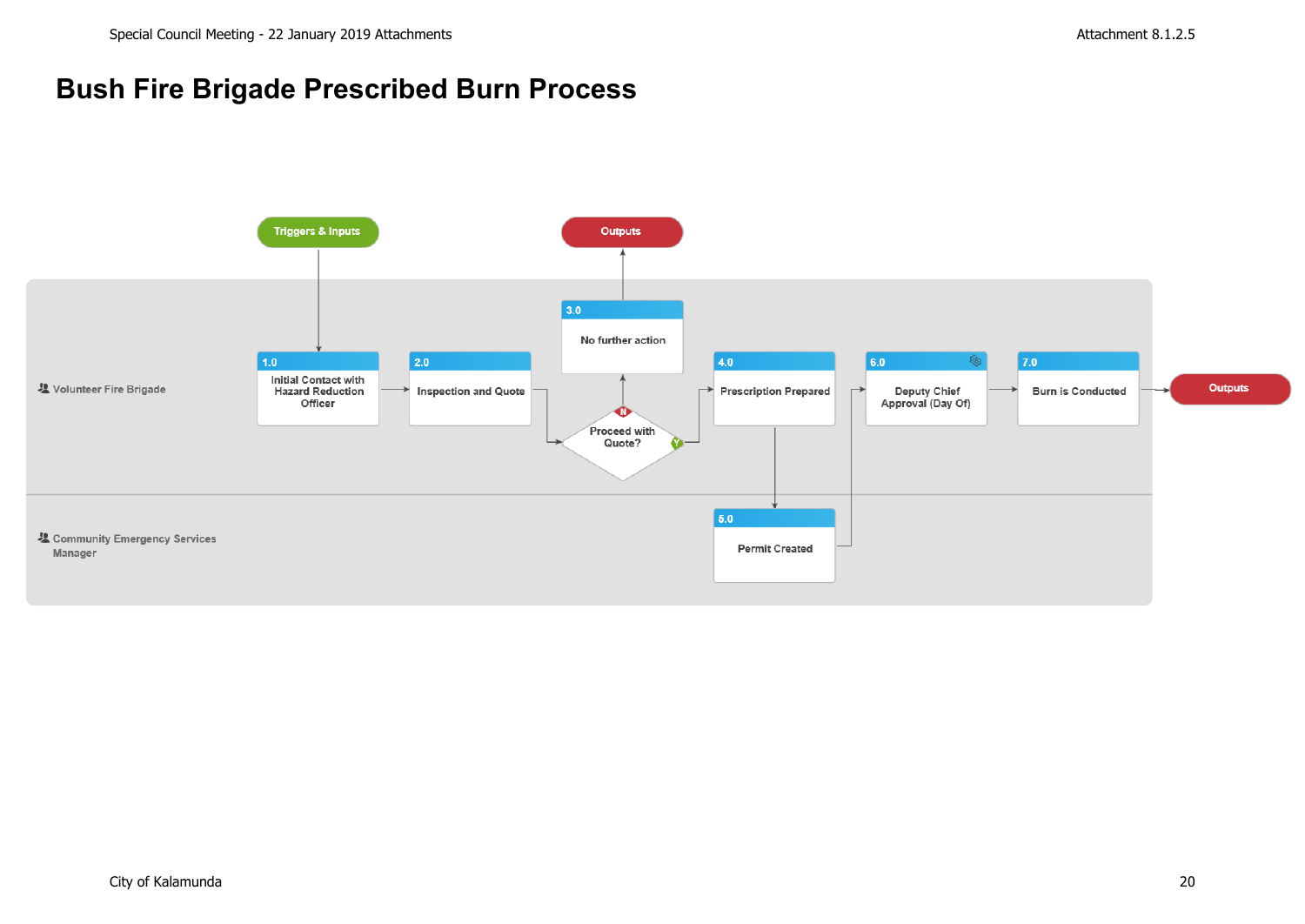## **Summary**

**Objective** If a member of the public wishes to engage the Brigade to conduct a burn on their property, this is the process that will be followed.

**Owner** Steven Lake

**Expert** Steven Lake

**Procedure**

**1.0 Initial Contact with Hazard Reduction Officer Volunteer Fire Brigade**

# **2.0 Inspection and Quote**

**Volunteer Fire Brigade**

# ? **Proceed with Quote?**

**Volunteer Fire Brigade**

**YES....** Continue

**NO....** NEXT ACTIVITY

# **3.0 No further action**

**Volunteer Fire Brigade**

# **4.0 Prescription Prepared**

**Volunteer Fire Brigade**

## **5.0 Permit Created**

**Community Emergency Services Manager**

#### **NOTE Chief Bush Fire Control Officer**

The Chief will create a permit. While the Chief can impose permit conditions that are more restrictive than the prescription, conditions must still corroborate the prescription requirements.

**6.0 Deputy Chief Approval (Day Of)**

**Volunteer Fire Brigade**

## **NOTE Deputy Chief Role**

While Deputy Chiefs are typically Brigade volunteers, the Deputy Chief Bush Fire Control Officer is a City of Kalamunda volunteer position that sits outside of the Brigade chain of command and management structure. For the purposes of this process, the Deputy Chief will oversee the Brigade's compliance by calling a final go/no go on the day of the planned burn.

While the Deputy Chief may withdraw support for burning for whatever reason they see fit, a few factors are listed below as a guide

**a** Are appliances suitable/sufficient in number?

#### **NOTE Appliances**

The prescription will detail what appliances are required for the burn.

**b** Are there enough crew to conduct this burn?

## **NOTE Crew**

The prescription will detail the minimum number of personnel to be in attendance. The permit conditions will support this number.

The Deputy Chief may also take into consideration the experience of the crew to ensure there is enough qualified members on site.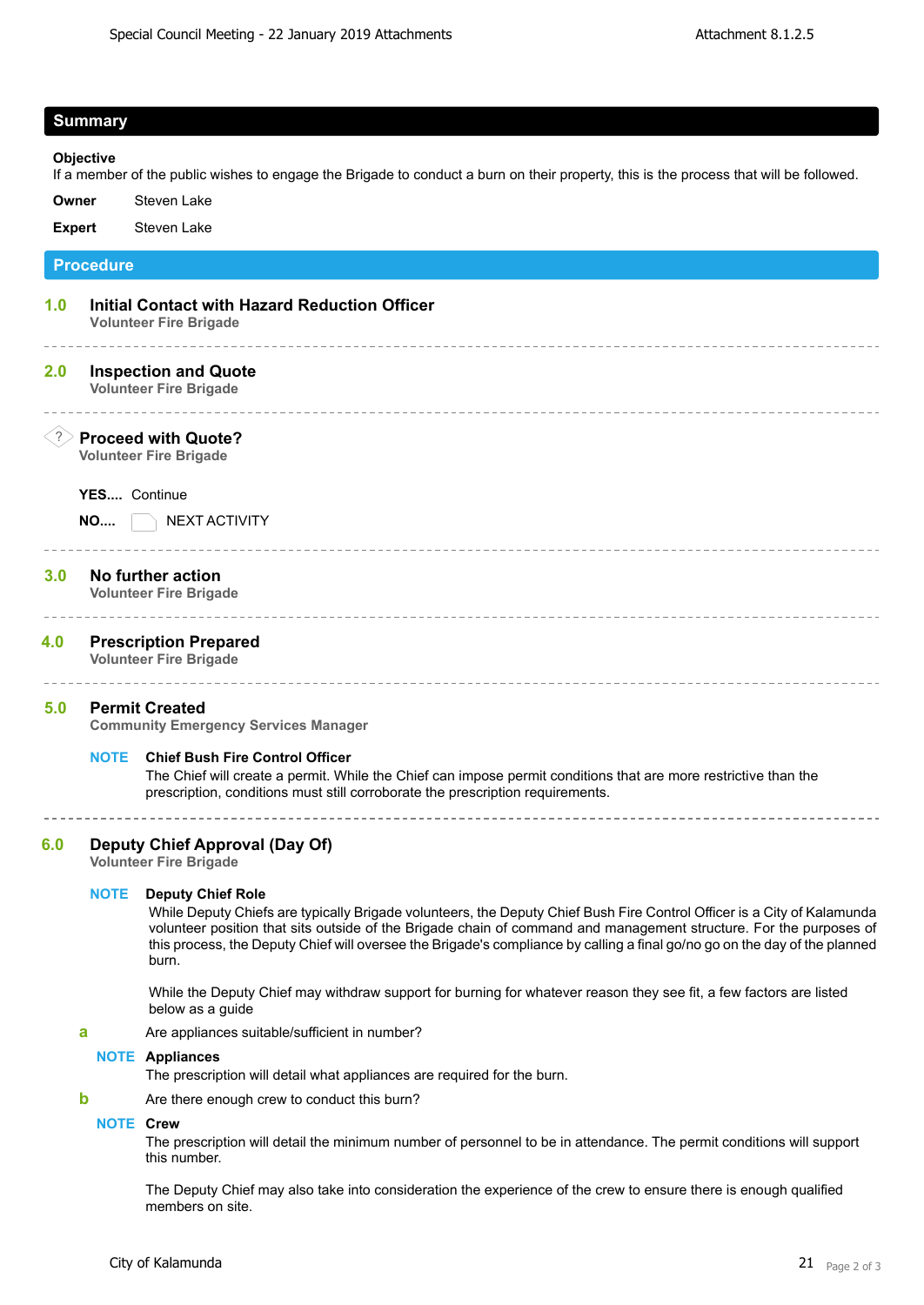# Special Council Meeting - 22 January 2019 Attachments Attachment 8.1.2.5

**c** Is the weather appropriate to burn?

## **NOTE Weather Notes**

Wind speed, temperature, soil dryness index and a number of weather/climatic factors may mean that this burn is not suitable to be conducted at this time. If, in the Deputy Chief's opinion that these parameters are not consistent with the Brigade's burning practices, they may cancel or postpone the burn.

**d** Is the prescription correct, and is the Brigade burning to the prescription requirements?

#### **NOTE Prescription**

As a final check to oversee the Brigade's compliance to their prescription, the Deputy Chief will ensure the prescription is correct, takes into account all foreseeable issues and any other issues are mitigated

#### **7.0 Burn is Conducted**

**Volunteer Fire Brigade**

- **a** The Brigade will conduct the burn
- **b** The officer in charge will make the area safe and leave the burn in the hands of the owner

#### **NOTE Make Safe / Departure**

The owner is also given the Brigade's duty officer mobile number in case they have any following. The owner is also advised that if they have concerns about the burn, do not hesitate and call 000.

**c** The officer in charge will arrange for patrols/checks - usually the following day or as they see fit

# **Triggers & Inputs**

#### **TRIGGERS**

None Noted <u>uuuuuuu</u>

#### **INPUTS**

None Noted

# **Outputs & Targets**

#### **OUTPUTS**

None Noted

#### **PERFORMANCE TARGETS**

 $- - - - - - -$ 

None Noted

# **RACI**

#### **RESPONSIBLE**

Roles that perform process activities

Community Emergency Services Manager, Volunteer Fire Brigade

Systems that perform process activities

None Noted

#### **ACCOUNTABLE**

For ensuring that process is effective and improving

**Process Owner Process Expert** Steven Lake Steven Lake

**CONSULTED** Those whose opinions are sought

**STAKEHOLDERS** None Noted

City of Kalamunda 22